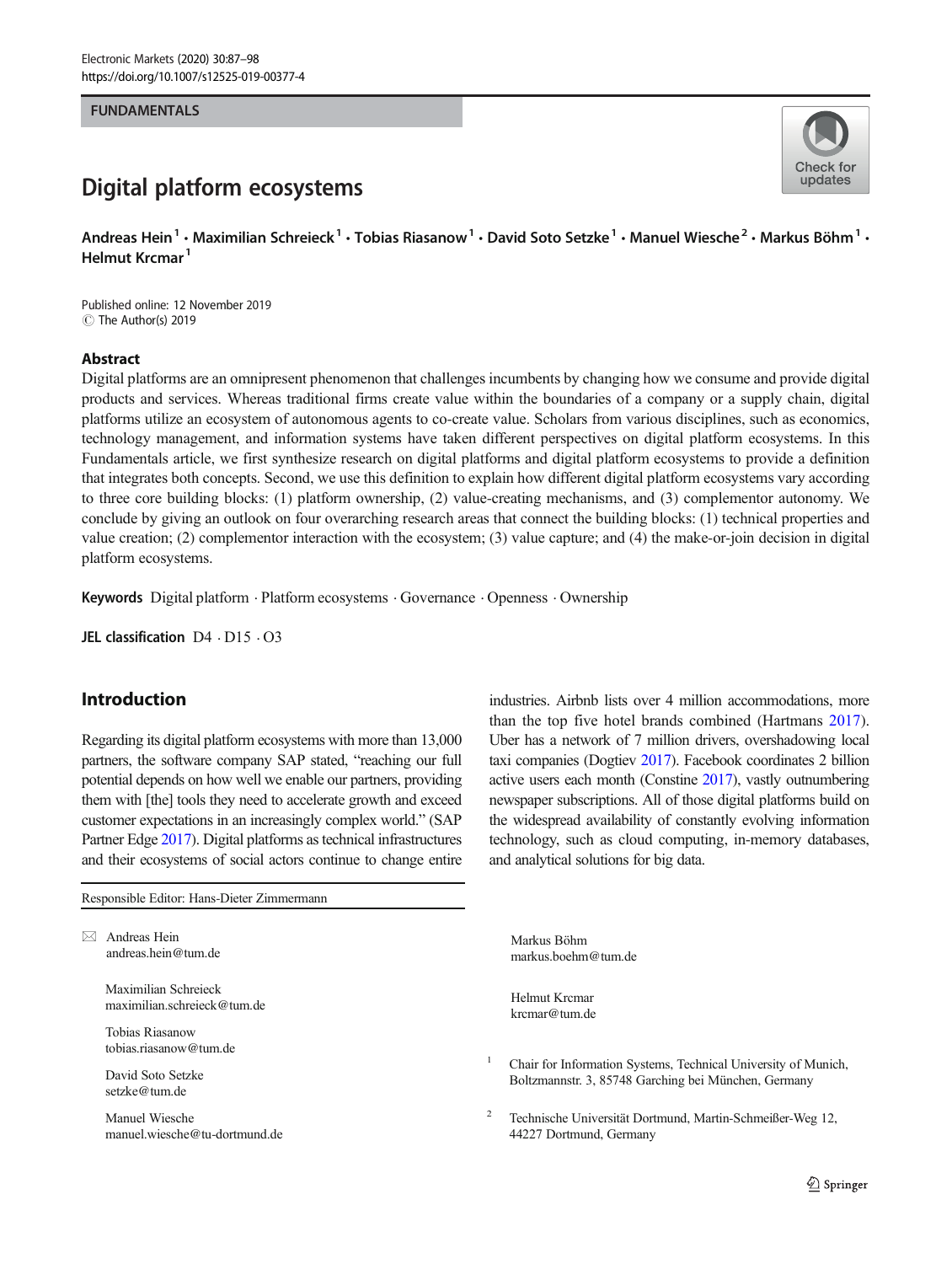Digital platforms combine and deploy these technologies in new ways to incubate and coordinate an ecosystem of supply and demand (Hein et al. [2019a\)](#page-9-0). In the ecosystem, actors on the demand side take the role of complementors by cocreating complementary products or services (e.g., Lucas and Goh [2009;](#page-9-0) Alt et al. [2010](#page-8-0)). Complementors use boundary resources, such as software development kits (SDK) provided by the platform owner (Ghazawneh and Henfridsson [2013\)](#page-9-0), to co-create specialized products or services (Boudreau [2012\)](#page-8-0). Customers are the beneficiaries and remunerate these services through payments or by providing data and feedback. The platform owner can incorporate this feedback to increase the quality of existing services and ta[p into](#page-9-0) new markets (Eisenmann et al. 2011).

Although digital platforms are an omnipresent phenomenon, scholars from various disciplines have adopted different perspectives. This Fundamentals article synthesizes the literature of digital platforms and ecosystems in combination with contemporary examples of digital platform ecosystems to develop a novel research model. The research model helps to characterize and analyze different digital platform ecosystems. Based on this synthesis, we suggest that three attributes are essential when discussing the different variants of digital platform ecosystems: (1) platform ownership, (2) value-creating mechanisms, and (3) the autonomy of complementors. We conclude this article by providing an outlook on four overarching research areas.

#### Background and definitions

The scholarly field of digital platform ecosystems is broad and diverse. Scholars from various disciplines take diff[erent](#page-9-0) perspectives on how digital platforms orchestrate an ecosystem of actors to co-create value [\(Lusch](#page-10-0) and Nambisan 2015). The[se disc](#page-10-0)iplines include economics with a market-based perspective (Parker et al. 2017; [McIn](#page-10-0)tyre and Srinivasan 201[7\), tech](#page-8-0)nology mana[gemen](#page-10-0)t with a technical perspective (Tiwana et al. 2010; Baldwin and Woodard 2009; Tilso[n et al.](#page-9-0) 2010), and information syste[ms wit](#page-9-0)h a socio-technical perspective (de Reuver et al. 2018; Constantinides et al. 2018). Additionally, more recent articles have emphasized the dedicated perspective of ecosyste[ms as a](#page-8-0) fruitful basis for [new](#page-9-0) theories o[n sust](#page-9-0)aining competitive advantage (Adner 2017; Jacobides et al. 2018; Kapoor 2018).

#### Digital platforms

higher value on products or services with a vast installed-base of actors presents challenges and offers new opportunities for companie[s to l](#page-10-0)everage network effects (McIntyre and Srinivasan 2017). One particular challenge for emerging digital platforms is the chicken-and-egg problem: the platform needs both the complementor and the consumer side to ensure a valid value proposition, but neither side is willing to join as [long](#page-8-0) as the other side is not populated (Caillaud and Jullien 2003). Another factor that influences the performance of digital platforms is the multi-homing behavior of users by reducing the e[xclus](#page-9-0)ivity and dominant-fi[rm eq](#page-8-0)uilibria (Koh and Fichman 2014; Caillaud and Jullien 2003). Digital platforms with a sufficient installed base—so-called platform leaders can use their dominant position in the market to increa[se thei](#page-9-0)r market share even further (Gawer and Cusumano 2014). Strategies include platform envelopment, adopted for example by Amazon, that used its profits to tap into new markets by subsidizing cloud-computing services or by using its information superiority to out-compet[e inte](#page-10-0)rnal complementors (Zhu and Liu 2018). Other examples are antitrust cases, such as those against Microso[ft and](#page-9-0) Google (Iaco[bucci](#page-10-0) and Ducci 2019; Schmalensee 2000) that show the relevance and importance of the so-called "winner-take-all" effect of two-sided [mark](#page-9-0)ets (Cennamo and Santalo 2013).

The technical perspective sees digital platforms as softwarebased platforms, that is, extensible codebases that provide core functionality, supplemented by modular services (Tiwana et al. [2010;](#page-10-0) Tilson et al. [2010](#page-10-0)). Each modular service is a software subsystem that can extend the functionality of the platform (Baldwin and Woodard [2009](#page-8-0)). Examples for modular services can be SDKs that the platform owner provides or value-adding complements from complementors. Those complementors can use standardized interfaces such as application programming interfaces (API) to integrate new modules (Ghazawneh and Henfridsson [2013;](#page-9-0) Hein et al. [2019b](#page-9-0)). The standardized integration process and modular architecture of software-based platforms minimize interdependencies among modules and foster network externalities by reducing translation costs between different modules (Farrell and Saloner [1985;](#page-9-0) Katz and Shapiro [1994\)](#page-9-0). Thus, the software-based platform is not only a source of economies of scale and scope (Thomas et al. [2014](#page-10-0)); it also fosters economies of substitution (Garud and Kumaraswamy [1995\)](#page-9-0). Economies of substitution result from reusing modular and upgradable components in a platform instead of designing a system from scratch (Garud and Kumaraswamy [1993\)](#page-9-0). The modularity of a software-based platform makes it easier for both external complementors and the platform owner to substitute system components while retaining a stable core. In turn, upgradability enables both parties to work on already-established modules that preserve the platform's knowledge base (Wheelwright and Clark [1992;](#page-10-0) Foerderer et al. [2019](#page-9-0)). In summary, the stability of the software-based platform and boundary resources ensures that complementors can develop and integrate modules without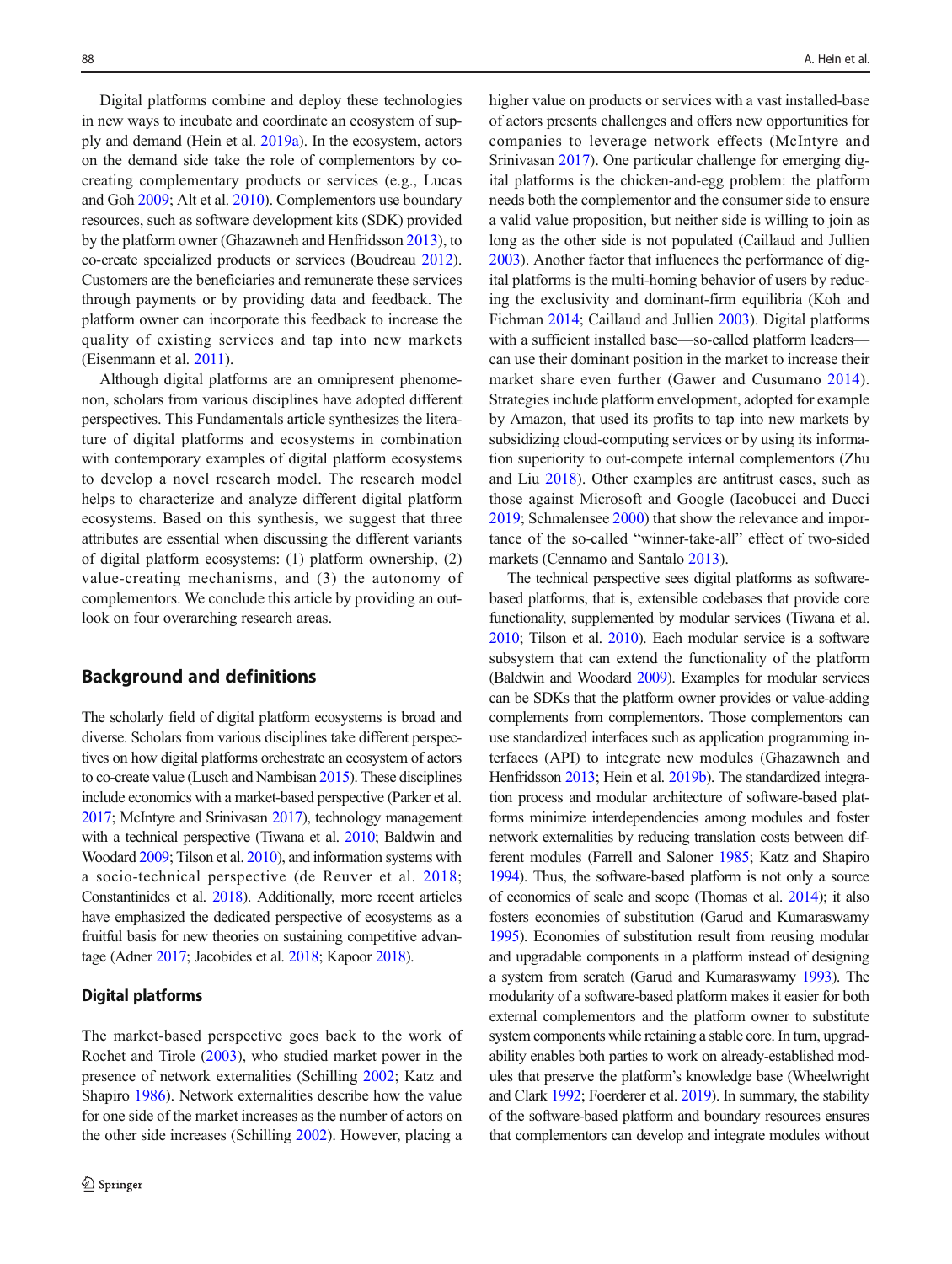extensive knowledge of platform architectures, whereas the modular architecture allows for versatility and scalability of new modules (Tiwana et al. [2010\)](#page-10-0).

Apart from the modular and architectural views on digital platforms, scholars draw on the innovation capabilities of digital infrastructures (Tilson et al. [2010;](#page-10-0) Yoo et al. [2012](#page-10-0); Constantinides et al. [2018](#page-9-0)), wherein a crucial characteristic is the provision of digital affordances (Tan et al. [2016](#page-10-0); Nambisan et al. [2019](#page-10-0)). Digital affordances refer to "what an individual or organization with a particular purpose can do with a technology" (Majchrzak and Markus [2013](#page-10-0)). To provide new affordances, the digital infrastructure builds upon a modular software-based platform that is inherently malleable, meaning it can be reconfigured to adapt user needs and prompt new technological advances (Yoo et al. [2010;](#page-10-0) Hein et al. [2019a](#page-9-0)). The platform owner provides affordances via boundary resources, such as SDKs, that assist complementors in cultivating products or services on top of a software-based platform (Constantinides et al. [2018;](#page-9-0) Hein et al. [2019b](#page-9-0)). An example is Apple's introduction of the augmented reality kit (ARKit) that extends the iOS platform and provides new affordances to all third-party developers.

The socio-technical perspective focuses on how platform owners integrate and govern an ecosystem of actors (de Reuver et al. [201](#page-9-0)8). A particular governance mechanism is the provision of boundary resources that takes the form of interfaces, such as APIs, or toolkits, such as SDKs, to integrate and enable an ecosystem of actors to co-create complementary products or services (Ghazawneh an[d Hen](#page-9-0)fridsson 2013). Interfaces represent standardized processes, whereas toolkits provide a shared worldview by strengthening the interpretative flexibility between actors of the ecosystem and the digital platform (Lusch and [Nam](#page-9-0)bisan 201[5; Hein](#page-9-0) et al. 2019b). Depending on the openness of interfaces, the platform owner can restrict the ecosystem to internal use within the company, for example, to enterprise resource planning systems or can open the ecosystem to take advantage of the innovation capabilities of external complementors that provide value-adding services. The degree of openness also influences competition within and across ecosystem[s \(Gaw](#page-9-0)er 2014; Thoma[s et a](#page-10-0)l. 2014). Depending on the archetype of ownership, either a central platform owner, a consortium of partners or a decentralized peer-to-peer network need to balance control rights against the autonomy of ecosystem [actor](#page-9-0)s (de Reuver et al. 2018; Gha[zawne](#page-9-0)h and Henfridsson 2013). The ownership status influences the evolutionary dynamics of an ecosystem by changing how governance mechanisms such as input and output control, and decision rights are imple[mented](#page-10-0) (Tiwan[a et a](#page-10-0)l. 2010; Ti[wana](#page-9-0) 2014; Hein et al. 2016). Consequently, research on digital platforms has emphasized the need to focus on boundaries between digital platforms and their [ecosy](#page-9-0)stem (Foerde[rer et](#page-9-0) al. 2019; Karhu et al. 2018).

#### Digital platform ecosystems

The latest conceptual work on ecosystems<sup>1</sup> (Kapoor [2018;](#page-9-0) Adner [2017](#page-8-0); Jacobides et al. [2018\)](#page-9-0) shows the rise of a new research paradigm. Up to now, digital platforms have been mainly analyzed from single paradigms such as economics (Jiang et al. [2018](#page-9-0)), technical (Tiwana [2015\)](#page-10-0), business (Parker and Van Alstyne [2017\)](#page-10-0), and social (Thies et al. [2016](#page-10-0)). Whereas the literature on boundary resources only combines the social and technical paradigms (Eaton et al. [2015\)](#page-9-0), we suggest a paradigm shift by integrating the intraorganizational technical perspectives on digital platforms and the inter-organizational economic, business, and social perspectives on ecosystems. In this new paradigm, digital platforms rely heavily on autonomous agents that contribute to the digital platform's value proposition (Teece [2018\)](#page-10-0). This core tenet highlights the need for digital platforms to enable and coordinate an ecosystem of actors while being exposed to interdependencies. The interdependencies between platform and agents in an ecosystem can have both economic and structural components (Kapoor [2018](#page-9-0); Adner [2017](#page-8-0)).

Economic components describe the type of complementarities of products or services provided by complementors. Jacobides et al. [\(2018\)](#page-9-0) focused on unique and supermodular complementarities to characterize the relationship between a platform and actors in an ecosystem. In a unique complementarity, Product A does not function without Product B. More generally, the value of Product A is maximized with Product B. Additionally, the complementarity can be one-way. Thus, Product A requires a particular Product or Service B. It can also be two-way. Thus, Products A and B both require each other (Teece 1986). [In a s](#page-10-0)upermodular complementarity, an increased amount of Product A makes Product B more valuable, where A and B are different products or services. The ecosystem of application stores illustrates the effect of unique and supermodular complementarities. The applications and the application store have unique complementarity in the sense that the applications cannot function without the store and its underlying platform. Furthermore, a supermodular complementarity exists because the presence of applications increases the value of the store (Jacobides et al. 2018).

Another fundamental characteristic of an ecosystem is its generativity (Henfridsson and Bygstad [2013](#page-9-0); Yoo et al. [2010\)](#page-10-0), where generativity is defined as the "overall capacity to produce unprompted changes driven by large, varied, and uncoordinated audiences" (Zittrain [2005\)](#page-10-0). Building on the digital affordances provided by the platform owner, ecosystem actors fuel generativity with individual innovation capabilities

<sup>&</sup>lt;sup>1</sup> The term, "ecosystems," originated from biological systems of interacting organisms that are placed in a habitat. Moore [\(1993\)](#page-10-0) established this concept in the business literature. The idea was taken up by Iansiti and Levien [\(2004\)](#page-9-0) to describe mutual dependencies of actors in business ecosystems.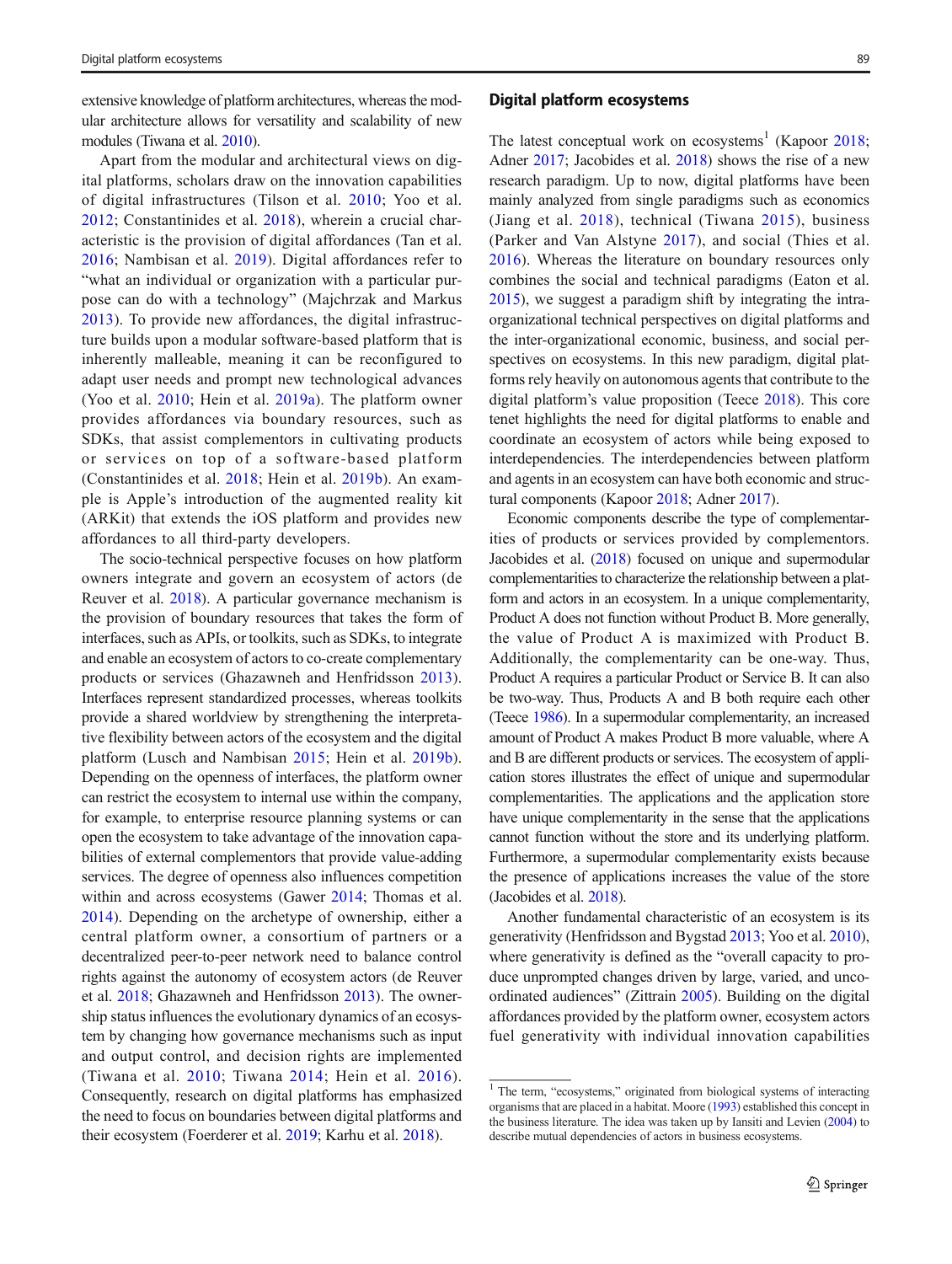(Nambisan et al. [2019\)](#page-10-0). For example, complementors can share their knowledge to come up with new ideas of valueadding complements, in turn, fueling the generativity of the ecosystem (Dokko et al. [2014\)](#page-9-0). Another example stems from the application development industry, where more external complementors on a digital platform lead to more variety and more applications (Boudreau [2012\)](#page-8-0).

The structural components in an ecosystem describe how actors interact with value proposition and value creation. Recent studies have focused on three structural elements of ecosystems: activities, actors, and architectures (Kapoor [2018](#page-9-0); Adner [2017](#page-8-0)).

Activities are discrete actions that determine how value is co-created in an ecosystem. Activities in a digital platform ecosystem include the development of new applications or the provision of services, such as offering rides or listing new properties. Objects of inquiry include bottlenecks that result from the interdependencies of actors and products in an ecosystem. Bottlenecks are critical components whose performance, costs, and scarcity constrain the value proposition of an ecosystem (Kapoor [2018](#page-9-0)). Research on digital platforms has suggested that platforms act as bottlenecks to control and limit interactions in an ecosystem (Boudreau [2010](#page-8-0)).

Actors are agents that can take the role of complementors and consumers who undertake activities and produce different offers. First, complementors provide complementary products or services to contribute to a platform's value proposition. It is important to note that the role of the complementor differs from that of traditional firm-supplier relationships. Whereas the complementor autonomously decides to join an ecosystem, in a firm-supplier relationship, the firm exerts decision rights regarding the cooperation (Kapoor [2018\)](#page-9-0). Second, consumers refer to service beneficiaries that, in turn, contribute to the platform's value proposition by providing insights about how and which complements are used (Lusch and Nambisan [2015](#page-9-0)).

The architecture defines technological interactions that orchestrate the exchange between the supply and demand sides of an ecosystem. This architecture can result in either a platform- or product-based ecosystem (Kapoor [2018](#page-9-0)). Platform-based ecosystems contain autonomous agents, such as complementors, that contribute complementary products or services. Depending on the ownership status of platforms, the platform owners establish governance mechanisms that define the ground rules for orchestrating interactions in the ecosystems (Gawer and Cusumano [2002](#page-9-0); Tiwana [2014\)](#page-10-0). For example, Uber facilitates the interactions between drivers and passengers. In contrast, product-based ecosystems entail onesided market interactions between a firm and consumers (Kapoor [2018\)](#page-9-0). For example, the mobility service provider, DriveNow, owns the complementary products (cars) and merely integrates consumers as service beneficiaries.

Summarizing research on digital platforms and ecosystems, we conclude that digital platforms are built on a modular architecture comprising a stable core and a flexible periphery (Tiwana et al. [2010\)](#page-10-0), taking advantage of economies of scale and substitution (Garud and Kumaraswamy [1995](#page-9-0); Thomas et al. [2014\)](#page-10-0). With platform governance mechanisms, the platform owner facilitates transactions between autonomous complementors and consumers in an ecosystem (Lusch and Nambisan [2015](#page-9-0); de Reuver et al. [2018](#page-9-0)). Above the modular infrastructure, the platform owner provides affordances that complementors can actualize based on individual innovation capabilities. Besides, complementors can interact with each other to utilize the generativity of the digital platform ecosystem (Yoo et al. [2012](#page-10-0); Nambisan et al. [2019\)](#page-10-0). Based on this synthesis, we propose the following definition:

a digital platform ecosystem comprises a platform owner that implements governance mechanisms to facilitate valuecreating mechanisms on a digital platform between the platform owner and an ecosystem of autonomous complementors and consumers.

## Three building blocks of digital platform ecosystems

Applying the definition on established and emerging digital platform ecosystems, we conclude three different building blocks to characterize digital platform ecosystems: status of platform ownership; value-creating mechanisms in the ecosystem; and auton-omy of complementors (Fig. [1](#page-4-0)). In this section, we outline the three building blocks and their characteristics based on variations from well-known digital platform ecosystems.

#### Platform ownership

Platform ownership is an essential factor for the design and governance of digital platform ecosystems (Bakos and Katsamakas [2008;](#page-8-0) Tiwana et al. [2010\)](#page-10-0). Platform ownership is not just about the legal entity that owns the digital platform; it also relates to the distribution of power in the ecosystem, which can be centralized or decentralized. It also describes the relationships among partners in the ecosystem. We found different ownership models that depend on the degree of power centralization and classified them into three main archetypes.

First, there are centralized digital platform ecosystems controlled by a single owner, such as Facebook, the Apple iOS mobile operating system, and the SAP Cloud Platform. In this case, power is centralized, and only the platform owner as a single entity defines, establishes, and maintains governance mechanisms. Thus, the platform owner can implement and adjust governance mechanisms quickly and in a way that is best for ecosystem growth. However, with a growing ecosystem, some digital platforms have come to dominate their markets, such as Google and Apple: the mobile operating system market. In such cases, the centralized power of the platform owner becomes overwhelming. For example, platform owners can exclude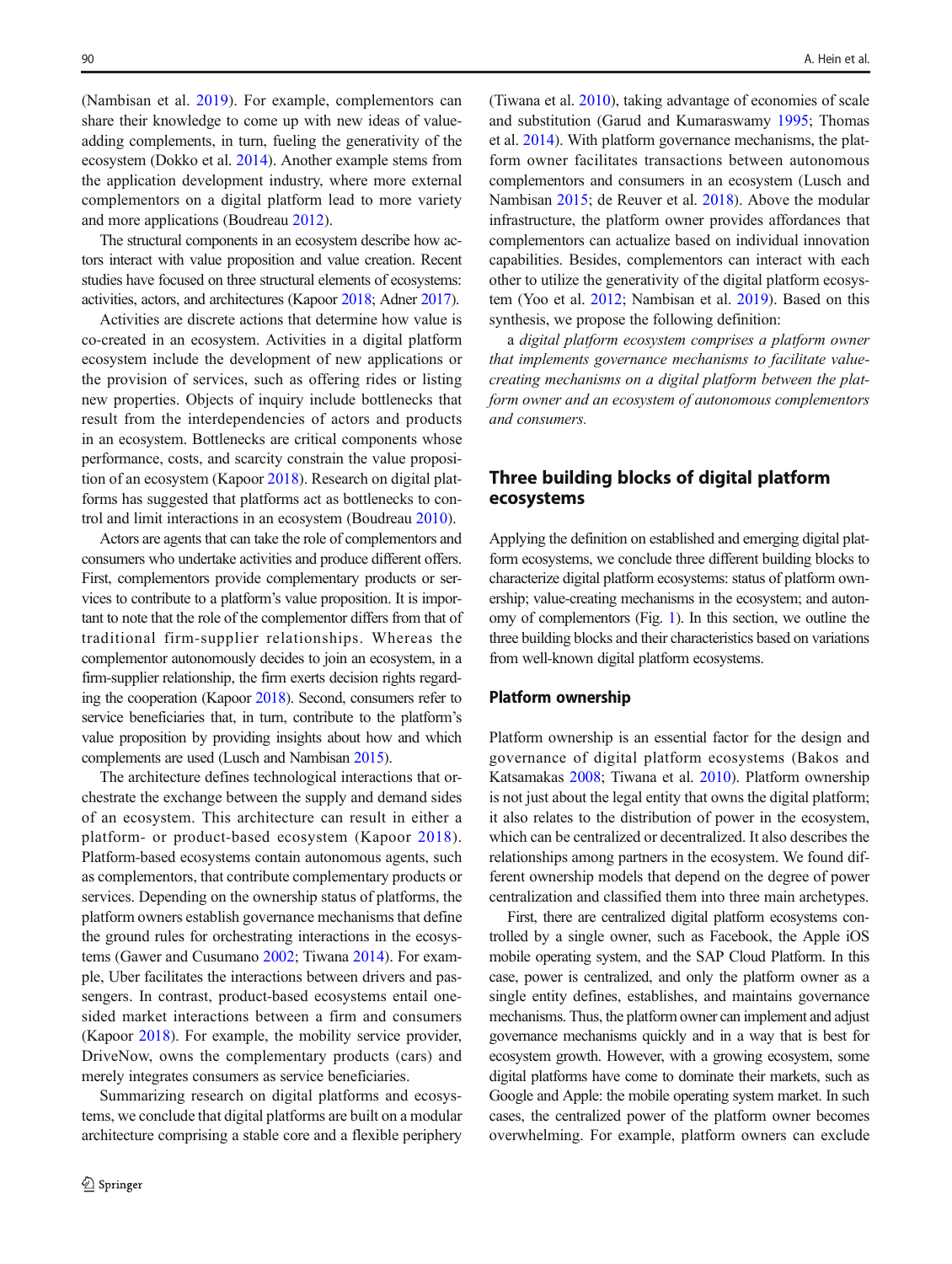<span id="page-4-0"></span>





complementors from their platforms or limit collaboration with hardware partners, such as Google did in [2019](#page-10-0) with device manufacturer Huawei (Satariano et al. 2019).

Second, digital platform ecosystems can be formed by consortia, implying that a group of actors owns the digital platform and, thus, establishes the governance mechanisms (Bazarhanova et al. [2019\)](#page-8-0). An example of this ownership archetype is the Cloud Foundry, an open-source, multi-cloud application platform-as-a-service governed by the Cloud Foundry Foundation. In contrast to centralized digital platform ecosystems, consortia typically imply a distribution of power over multiple stakeholders. These stakeholders jointly define, establish, and maintain governance mechanisms for the digital platform ecosystem. In the Cloud Foundry Foundation, actors, such as Cisco, SAP, Dell EMC, IBM, Pivotal, SUSE, and VMware, jointly support the management of the platform ecosystem.

Third, there are decentralized digital platform ecosystems governed by peer-to-peer communities. Blockchain platforms, such as Ethereum or District0x, allow the creation of decentralized ecosystems that can be governed by a community (Riasanow et al. [2018a\)](#page-10-0). This decentralization empowers users to directly influence the future direction of the ecosystem. For instance, District0x offers a digital platform that allows users to design and establish new marketplaces in the form of districts. As users stake tokens to a project, they gain voting rights. These rights can be used to participate in design

changes and functionality improvements of a district and to specify how the generated revenue of a marketplace is used or distributed (Lestan et al. [2017\)](#page-9-0).

#### Platform value-creating mechanisms

Successful digital platforms facilitate value-creating mechanisms in the platform ecosystem. These value-creating mechanisms build on the efficient and convenient facilitation of transactions (Tiwana [2014\)](#page-10-0) and the provision of affordances making the digital platform a breeding ground for innovation (Yoo et al. [2012\)](#page-10-0).

With the first value-creating mechanism of transactions, digital platforms help complementors and consumers locate and interact with each other and exchange value in a mutually beneficial manner (Evans [2012](#page-9-0)). The digital platform acts as an intermediary by directly matching supply to demand and suggesting possible transactions or by providing easy-to-use search functions through which users can find transaction partners. Via the orchestration of transactions, digital platforms create two-sided markets (Armstrong [2006](#page-8-0); Rochet and Tirole [2003](#page-10-0)) that leverage cross-side network effects. For example, Airbnb is a digital platform that facilitates transactions between property owners and people looking for temporary accommodations. The digital platform helps owners advertise their accommodations and offers a fine-tuned search functionality for users looking for a place to stay. Each new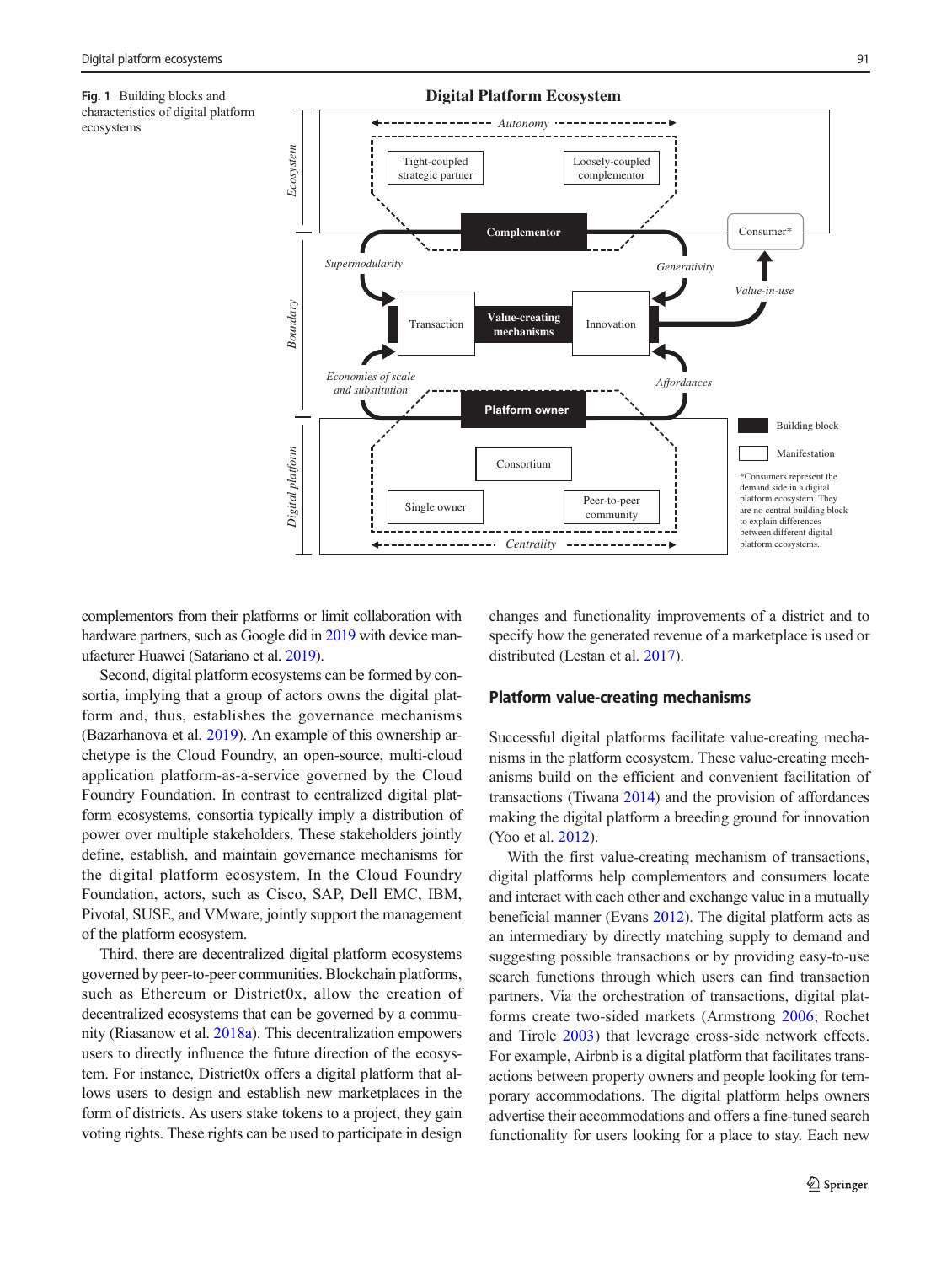listing utilizes economies of scale and substitution and increases the value of the platform, making it a supermodular complementarity that induces network effects between supply and demand. Thus, individuals across the globe who would never have initiated such a transaction are brought together via the combined value of all listings on the Airbnb platform (Hartmans [2017](#page-9-0)). The basis for this value-creating mechanism is a modular software-based platform, where the platform owner provides value-creating services, such as payment functionalities or recommender systems to increase the efficiency and convenience of the services for the ecosystem (Hein et al. [2019a](#page-9-0)).

The second value-creating mechanism refers to the innovation capabilities of digital platforms that enable complementors to create solutions complementary to the platform core (Tiwana [2014\)](#page-10-0). The platform owner provides affordances by offering development tools for complementors, who, in turn, can use those boundary resources to co-create value-adding complements (Ghazawneh and Henfridsson [2013](#page-9-0); Nambisan et al. [2019\)](#page-10-0). For example, SAP leverages third-party innovation on its SAP Cloud Platform (Schreieck et al. [2019](#page-10-0)). The digital platform offers affordances through APIs and other resources for complementors to create applications that complement SAP's enterprise resource planning software. The South-African SAP partner, EPI-USE, developed an application based on the platform's internet-of-things capabilities to monitor endangered species using drones. The nonprofit organization, Elephants, Rhinos & Peoples, uses this application to obtain better information about the number of endangered animals (SAP SE [2018\)](#page-10-0).

Similar to Elephants, Rhinos & People, many other complementors utilize the generativity of SAP's offerings, because third parties often have specialized knowledge and experience, leading to knowledge transfer and better solutions. Customers can choose from these innovative complementary applications when adapting the enterprise resource planning software to their own needs or developing applications for their use.

Additionally, the generativity of the ecosystem can spoil new affordances that can be used by the platform owner. After establishing its ridesharing platform, Uber used its broad ecosystem to build additional services, such as UberEats, effectively enveloping and tapping into new markets.

#### Complementor autonomy

The autonomy of complementors describes the degree of freedom complementors have when co-creating value with the digital platform (Ye and Kankanhalli [2018](#page-10-0)). Complementors with a high autonomy are loosely coupled to the digital platform and contribute to the variety and amount of complements (Boudreau [2012](#page-8-0)). In turn, complementors with a low

autonomy are tightly coupled to a digital platform and form strategic partnerships that strengthen the core focal-value proposition (Danneels [2003](#page-9-0)). Depending on the autonomy of complementors, the platform owner must cope with varying levels of control, scalability, and flexibility (Parker and Van Alstyne [2017](#page-10-0)).

High autonomy complementors refer to a loosely coupled relationship in which the complementor is independent and separate from the digital platform (Orton and Weick [1990\)](#page-10-0). The complementor can either be an actor that actively contributes to the digital platform or another platform that is compatible but not actively engaged in the digital platform. An example of the former includes complementors of Airbnb, where homeowners have relatively low entrance barriers and can easily multi-home between different platforms. Autonomous platform-toplatform relationships can be illustrated in the case of Facebook, where other platforms can implement features, such as the "like" button. Although platform owners cannot exert direct control over high autonomy complementors, they can use the design of boundary resources to channel the interpretative flexibility of complementors to specify the design process of complements (Lusch and Nambisan [2015\)](#page-9-0). An example includes SDKs, which help complementors develop complements by providing them with guidance and boilerplate code (Hein et al. [2019b](#page-9-0); Foerderer et al. [2019\)](#page-9-0).

Low-autonomy complementors refer to tightly coupled strategic partners in which both the platform owner and the complementor are mutually dependent and aligned (Orton and Weick [1990](#page-10-0)). Again, low-autonomy complementors can be individual actors or other platforms. An example of tightly coupled actors is the Open Handheld Alliance (OHA), used to promote and develop the Android operating system and to jointly compete against other mobile platforms, such as from Apple and Microsoft. Low-autonomy platform-to-platform relationships describe core dependencies and contributions to focal-value propositions such as Netflix that strongly relies on the Amazon Web Services infrastructure, despite having competing video-on-demand services (Butler [2013](#page-8-0)). Compared to high-autonomy relationships, tightly coupled partnerships are determined by high mutual trust, a commonly defined goal, and contracts (Steensma and Corley [2000](#page-10-0)) that define whether parties are allowed to provide their services to competing platforms.

It is important to note that digital platforms can build upon both high- and low-autonomy complementors. Taking Android as an example, they incorporate value-adding complements in the form of applications from a large amount of highly autonomous application developers while also sustaining low-autonomy relationships in the OHA to improve the core operating system.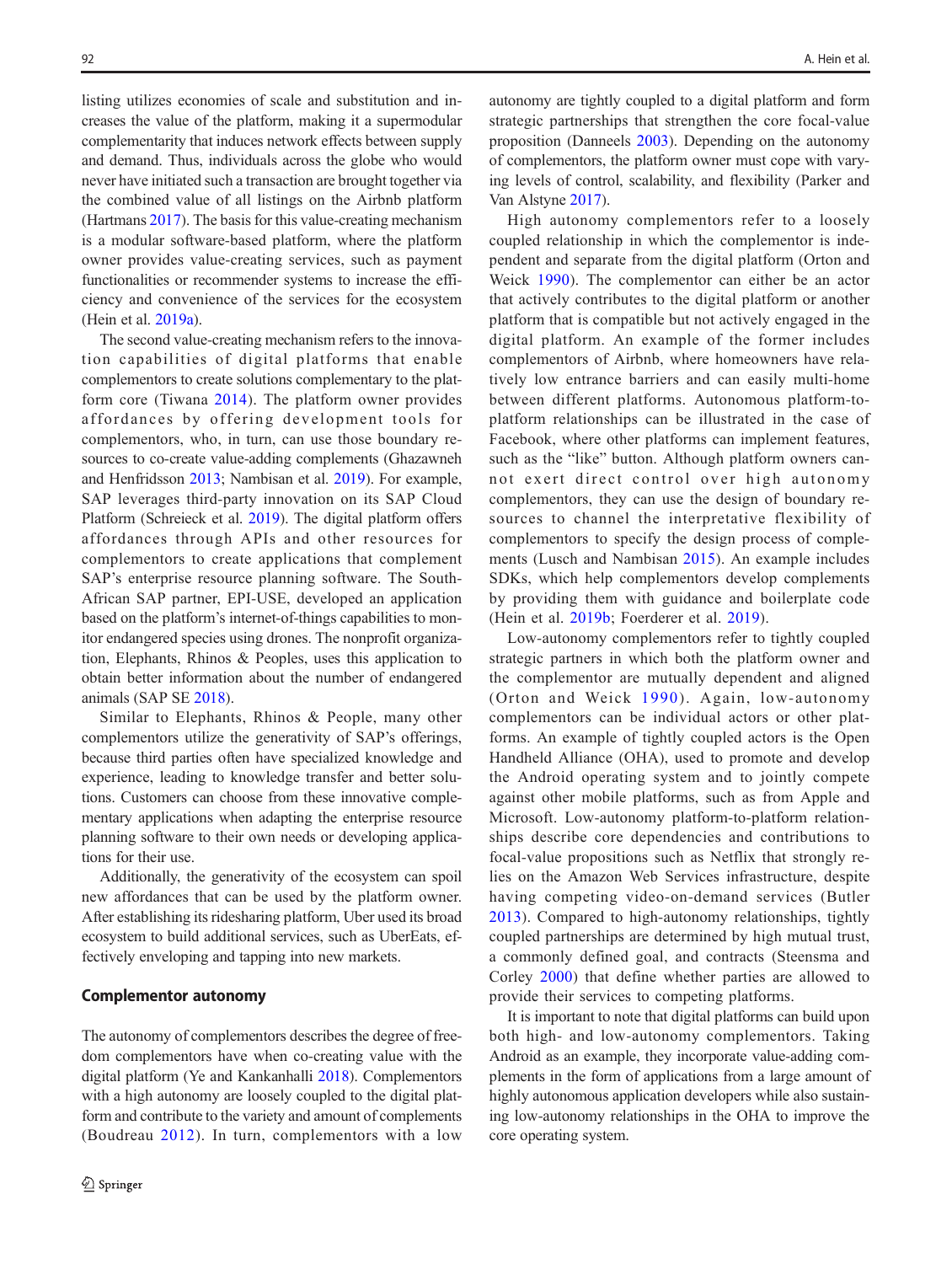## Research outlook

We recommend that future research on digital platform ecosystems considers the intersection between the internal digital platform and the platform owner, the external ecosystem and the autonomous complementors, and the intermediate perspective of value-creating mechanisms in the ecosystem. Combining different perspectives and the three building blocks provides holistic insights and actionable recommendations for theory and practice. In particular, we suggest investigating four novel avenues (see Table 1):

#### Technical properties and value creation

The first avenue for future research aims to reveal on how the platform owner can influence the value-creating mechanisms in the digital platform ecosystem. Prior information system studies on digital platform ecosystems primarily focused on economic aspects and advanced our understanding of topics, including organizational design (Ondrus et al. [2015](#page-10-0)) and market mechanisms (Lee [2013\)](#page-9-0). To better understand the success factors of digital platform ecosystems, it is useful to examine their underlying technical properties (Tilson et al. [2010\)](#page-10-0) and how those properties influence the co-creation of value with the ecosystem (de Reuver et al. [2018\)](#page-9-0). Whereas the simple model of a platform as a stable core with a flexible periphery helps us understand the fundamental mechanisms of digital platforms, it does not illustrate the complexity of digital platforms that have emerged in recent years such as in the case of [Taobao.com](http://taobao.com) (Xie et al. [2018](#page-10-0)).

Table 1 Fruitful avenues for future research in digital platform ecosystems

| ٧       |         |
|---------|---------|
|         |         |
| I       | 정도 시    |
| ۹<br>۰. | ۰<br>M. |

Although we know that the efficient and convenient orchestration of transactions between supply and demand is a core mechanism of digital platforms (Gawer [2014;](#page-9-0) Thomas et al. [2014\)](#page-10-0), it remains unclear how the IT artifact maintains a stable core and flexible periphery of modular complements. When observing the release history of iOS, significant updates are deployed each year, introducing new features, that can substitute complementary services, and boundary resources, such as ARKit (Costello [2019\)](#page-9-0), that provide affordances to an ecosystem of complementors. This example illustrates how the software-based platform is subject to frequent changes at its stable core. However, it is unclear how, when, or why the stable core is altered to introduce new features, and what external information leads to the enhancement of the digital platform. Fruitful areas of future research range from investigating core IT artifacts, such as [micros](#page-8-0)ervice architectures (Balalaie et al. 2016) and the relationship between infrastruct[ure an](#page-10-0)d supermodular complements (Tiwana [2018](#page-9-0)), work practices such as DevOps (Ebert et al. 2016; Wiedemann et al. 2019) that maintain and accelerate economies of substitution, and the utilization of customer data to determine which additional resources the platform owner needs to deploy to fuel the generativity of the ecosystem.

Another avenue of future research is the digital platform's technical innovation capabilities (Tilson et al. [2010;](#page-10-0) Yoo et al. [2012;](#page-10-0) Henfridsson and Bygstad [2013\)](#page-9-0). We know that platform owners use boundary resources as standardized forms to enable a wide variety of complementors (Hein et al. [2019b;](#page-9-0) Ghazawneh and Henfridsson [2013\)](#page-9-0) to develop many various complements (Boudreau [2012\)](#page-8-0) fostering economies of scope.

| Avenue                                                  | <b>Immediate future research questions</b>                                                                                                           |  |
|---------------------------------------------------------|------------------------------------------------------------------------------------------------------------------------------------------------------|--|
| Technical properties and value<br>creation              | • When, why, and how is the stable core altered to introduce new<br>affordances?                                                                     |  |
|                                                         | • How does the platform owner balance the standardization and<br>interpretative flexibility of boundary objects?                                     |  |
| Value capture in digital platform<br>ecosystems         | • What is the ideal degree of value capture in different competitive<br>situations and lifecycle stages of a digital platform?                       |  |
|                                                         | • At what point do additional investments in platform architecture and<br>governance no longer pay off in terms of value capture?                    |  |
|                                                         | • How is value shared in a platform ecosystem owned by a consortium or a<br>peer-to-peer community?                                                  |  |
| Complementor interaction with the<br>ecosystem          | • How do different types of complementors interact with the digital<br>platform to increase generativity?                                            |  |
|                                                         | • How can complementors in ecosystems influence the strategic decisions<br>of owners of digital platforms?                                           |  |
| Make-or-join decision in digital<br>platform ecosystems | • When and how should firms establish a new digital platform ecosystem?<br>When and how should firms join an existing digital platform<br>ecosystem? |  |
|                                                         | • Which technical, economic, and ecosystem capabilities do platform<br>owners need to build a digital platform ecosystem?                            |  |
|                                                         | • How do we motivate complementors to join, grow, stay, and engage in<br>the digital platform ecosystem?                                             |  |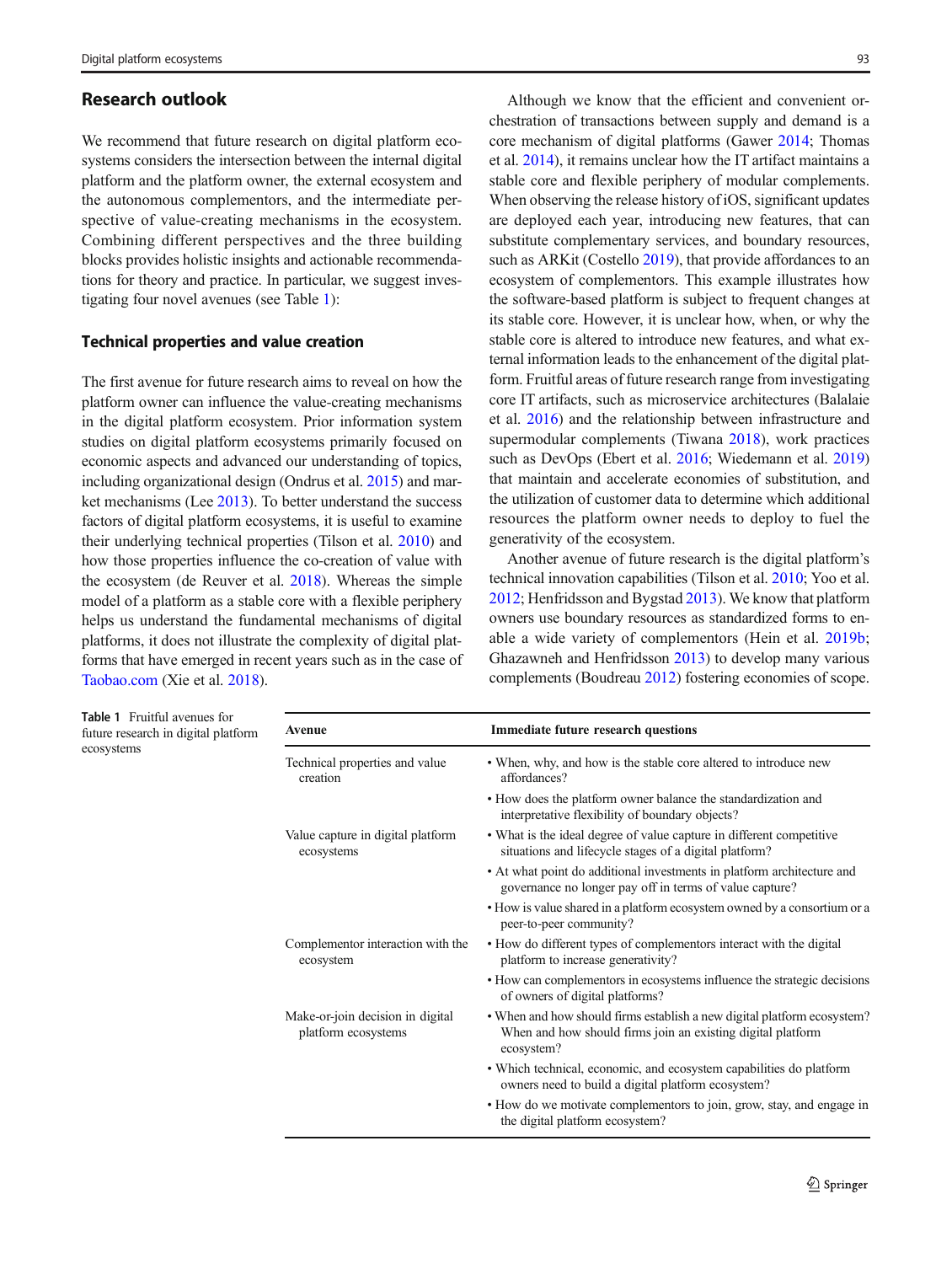However, standardizing boundary resources too much could reduce the affordances pr[ovide](#page-9-0)d by limiting the flexibility of complementors to come up with creative, out-of-the-box solutions (Foerderer et al. 2014). Hence, the platform owner must carefully balance the standardization of boundary resources to enable easy adoption in combination with the flexibility provided to use the innovation capabilities of individual complementors. By understanding this tradeoff, we can elaborate what measures platform owners can take to control the generativity of a digital platform ecosystem by either reducing entrance barriers to a variety of complementors through standardization or by granting flexibility to come up with innovative complements.

#### Value capture in digital platform ecosystems

The second avenue for future research aims to indicate how the platform owner and the autonomous complementors capture value in digital platform ecosystems. Recent research on digital platforms has predominantly aimed to explain how platform owners and complementors interact in the digital platform ecosystem to create value. We summarized this as value-adding mechanisms for transaction and innovation. The question of how the value is distributed among the platform ow[ner an](#page-9-0)d complementors, that is, who captures what share of the value, remains mostly unanswered (Helfat and Hall 2018).

To better understand the value a platform owner can capture, it is crucial to analyze their position to claim value and their costs associated with governing the ecosystem. For example, a platform owner who dominates a market can claim a higher share of the value than a platform owner new to a market. Simultaneously, creating economies of scale and substitution and providing affordances require investments in the platform's architecture and boundary resource[s.](#page-9-0)

[Co](#page-10-0)nsideration[s of v](#page-10-0)alue capture must go beyond pricing and revenue-sharing mechanisms (Hagiu 2006; Tiwana 201[4; Oh](#page-10-0) et al. 2015). Schol[ars ha](#page-9-0)ve already suggested that the absorption of complementary solutions (Parker [et al.](#page-10-0) 2017; Eisenmann et al. 2009) and investments in selected complementary products (Rietveld et al. 2016) are further mechanisms capturing value from a digital platform ecosystem. Building on that knowledge, it would be worthwhile to study the ideal degree of value capture in different competitive situations and lifecycle stages of a digital platform. The ideal degree of value capture might also differ for different levels of autonomy that complementors are granted. Furthermore, we raise the question of at what point additional investments in platform architecture and governance no longer pay off in terms of value capture. For example, maintaining and updating resources, such as an SDK for third-party developers, is costly and needs to be considered when calculating the value captured from third-party innovation in the ecosystem. Lastly, value sharing and thus, value capture, differs across ownership archetypes. Even the definition of what is perceived as value might differ, because participation in a consortium can be based on motives other than monetary, such as gaining insights into technological advances or being visible within an industry.

#### Complementor interaction with ecosystem

The third avenue for future research aims to shed light on how the autonomous complementors in a digital platform ecosystem can influence value-creating mechanisms. The scientific research on the autonomy of complementors in digital platform ecosystems has focused mainly on the platform-owner perspective and the paradox of balancing control and openness (Boudreau [2012;](#page-8-0) Tiwana et al. [2010\)](#page-10-0). The platform owner can either use the design of boundary resources (Ghazawneh and Henfridsson [2013](#page-9-0); Eaton et al. [2015](#page-9-0)) or governance mechanisms, including defining decision rights and review processes (Tiwana [2014](#page-10-0); Song et al. [2018\)](#page-10-0) to balance control and openness. However, we still know little about how complementors as a level of analysis can influence the creation of value in a digital platform ecosystem (Selander et al. [2013\)](#page-10-0) or even how the generativity of an ecosystem can influence the digital platform (Adner [2017\)](#page-8-0).

Taking the complementor as a level of analysis, we know that different states of complementor motivation can influence the performance of digital platforms (Chen et al. [2018](#page-9-0)) and that complementors cross-pollinate from a variety of different ecosystems to increase the generativity of the digital platform ecosystem (Selander et al. [2013](#page-10-0)). Apart from notable exceptions (Ye and Kankanhalli [2018](#page-10-0)), it remains unclear how different types of high and low autonomy complementors interact with the digital platform to provide new affordances and increase the generativity of the digital platform ecosystem. Shifting the object of inquiry to complementors allows us to shed light on their work processes, their adoption processes, and their development of platform-specific capabilities. We seek to understand how complementors can shape the future direction of the digital platform. An example is the growing discontent of Uber drivers who protest for better working conditions. They are attempting to impose changes in governance mechanisms implemented by the platform owner (Conger et al. [2019](#page-9-0)).

The ecosystem perspective primarily deals with the impact of network effects (So[ng et](#page-10-0) al. 2018; Par[ker et](#page-10-0) al. 2017) or how the digital platform can fuel or constrain the focal-value proposition of an ecosyst[em \(K](#page-9-0)apoor 2018; Kapoor [and A](#page-9-0)garwal 2017). However, as shown in the example of striking complementors in the case of Uber ([Conge](#page-9-0)r et al. 2019), complementors can also influence the strategic decisions of digital platform ecosystems. The same interdependencies can be observed at the ecosystem level, where not only the platform owner can provide affordances to the ecosystem, but the ecosystem can also generate affordances that the platform owner can actualize. Taking Uber as an example,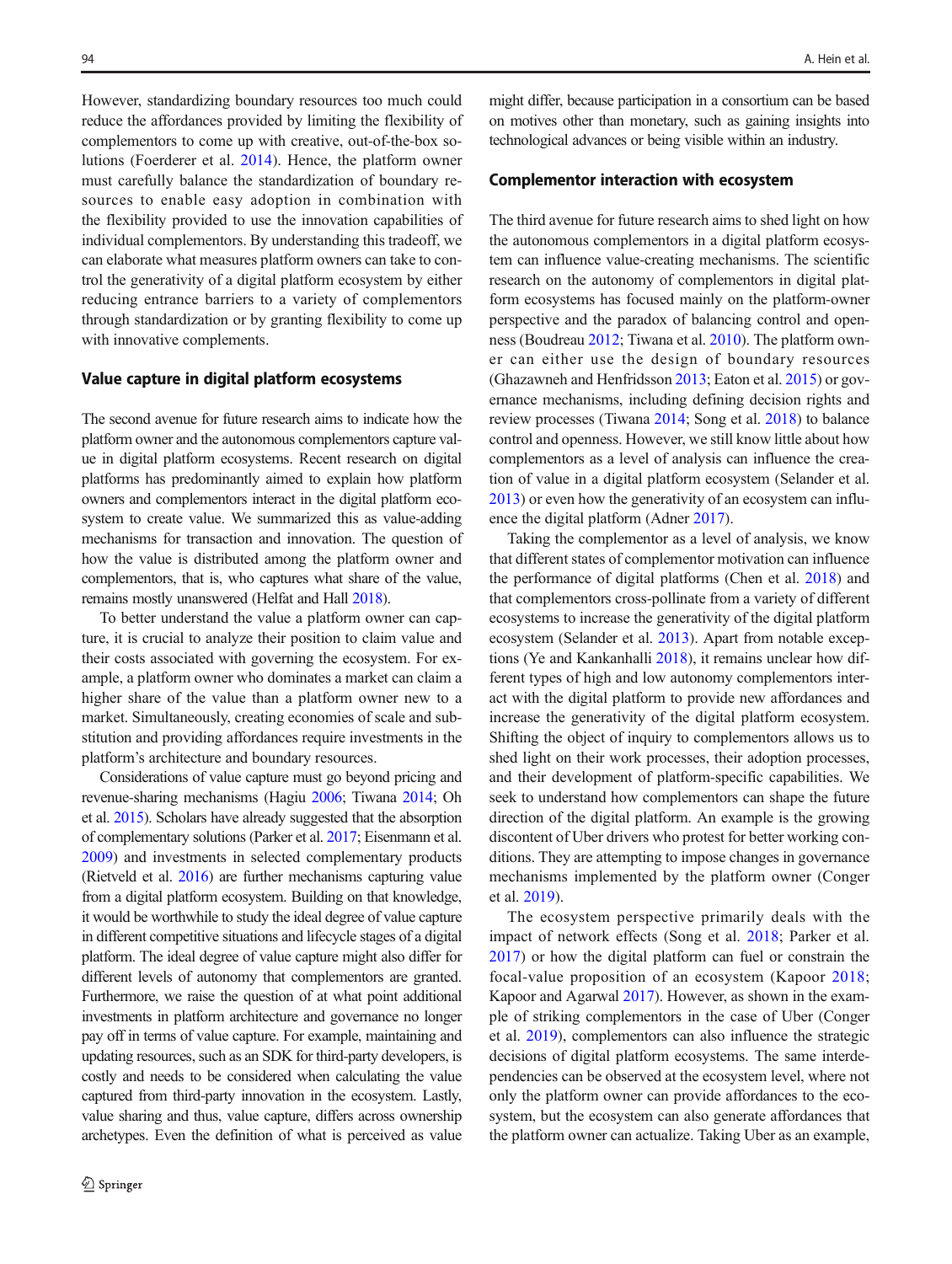<span id="page-8-0"></span>the company first established an efficient infrastructure that orchestrates interactions between drivers and passengers and then recognized that this ecosystem could also be used to provide additional services, such as UberEats. Those interdependencies give rise to novel questions, such as how the structure of ecosystems can influence strategic decisions of platform o[wners](#page-10-0). Zhu and Iansiti (2019), for example, showed that local clusters of supply and demand in the case of Uber provided less (supermodular) value to the digital platform compared to global clusters in the case of Airbnb. A consequence is that less-dense ecosystem structures are more prone to multi-homing effects.

#### Make-or-join decision in digital platform ecosystems

Last, the fourth avenue for future research spans across all three building blocks and covers the perspective of incumbent firms that find themselves confronted with the decision of whether to establish a new digital platform ecosystem or join an existing one. Recent examples can be found in various industries, ranging from mobility-service platforms (Frahm [2019\)](#page-9-0) to additive manufacturing (EOS GmbH [2019\)](#page-9-0). In the former case, both Daimler and BMW created product-based platforms and joined forces by merging into a consortiumbased mobility platform ecosystem. In the latter case, EOS, an additive manufacturing company, established a new digital production ecosystem.

Despite notable exceptions (Sebastian et al. [2017\)](#page-10-0), we know relatively little about how incumbents transition toward digital platform ecosystems and what challenges arise during their transformations (Hein et al. [2019a;](#page-9-0) de Reuver et al. [2018\)](#page-9-0). It is unclear why and how firms should establish a digital platform. Organizations can develop a platform on their own, as a consortium of industry partners, or as a peer-to-peer platform ecosystem. Additionally, we suggest future research to uncover the technical, economic, and ecosystem capabilities needed to build a digital platform ecosystem (Tan et al. [2016\)](#page-10-0). First, technical capabilities deal with how firms transform their legacy system toward a digital infrastructure capable of fostering economies of scale and substitution and digital affordances. Second, economic capabilities deal with how the firm can innovate their business model from a one-sided to a two-sided business model where they can still capture sufficient value. Third, from an ecosystem perspective, it is pivotal to understand how firms can integrate their existing network of stakeholders from a goods-dominant perspective of creating value to a services-dominant perspective of co-creating value (Lusch and Nambisan [2015\)](#page-9-0). Thus, incumbents can apply platform governance mechanisms used in digital platform ecosystems, but they must adapt them to the specific situations related to their existing network of stakeholders. Additionally, firms must align those capabilities to define the core functionalities of their digital platform and determine

what is left for complementary services building on the modular architecture of the digital platform (Tiwana et al. [2010;](#page-10-0) Ghazawneh and Henfridsson [2013\)](#page-9-0).

Based on technical or economic reasons, the decision may also be to join an existing digital platform ecosystem. First, a thorough analysis of the ecosystem is helpful to identify the roles of the actors (Riasanow et al. [2018b](#page-10-0)). Organizations should also understand value creation in the ecosystem (Urmetzer et al. [2018\)](#page-10-0). Based on the assessment and the analysis of their own technical and economic capabilities, organizations can identify suitable roles in the ecosystem. However, this can depend on the ownership structure and the technical architecture of the digital platform. For example, some services may not be feasible to provide, or they are already covered by the digital platform owner and architecture.

Acknowledgments We would like to thank the editor, Hans-Dieter Zimmermann, and anonymous reviewers whose insightful comments helped to advance the development of this paper throughout the review process.

Open Access This article is distributed under the terms of the Creative Commons Attribution 4.0 International License (http:// creativecommons.org/licenses/by/4.0/), which permits unrestricted use, distribution, and reproduction in any medium, provided you give appropriate credit to the original author(s) and the source, provide a link to the Creative Commons license, and indicate if changes were made.

### References

- Adner, R. (2017). Ecosystem as structure: An actionable construct for strategy. Journal of Management, 43(1), 39–58.
- Alt, R., Abramowicz, W., & Demirkan, H. (2010). Service-orientation in electronic markets. Electronic Markets, 20(3), 177–180.
- Armstrong, M. (2006). Competition in two-sided markets. RAND Journal of Economics, 37(3), 668–691.
- Bakos, Y., & Katsamakas, E. (2008). Design and ownership of two-sided networks: Implications for internet platforms. Journal of Management Information Systems, 25(2), 171–202.
- Balalaie, A., Heydarnoori, A., & Jamshidi, P. (2016). Microservices architecture enables Devops: Migration to a cloud-native architecture. IEEE Software, 33(3), 42–52.
- Baldwin, C. Y., & Woodard, C. J. (2009). The architecture of platforms: A unified view. In A. Gawer (Ed.), Platforms, markets and innovation (pp. 19–44). Cheltenham: Edward Elgar Publishing.
- Bazarhanova, A., Yli-Huumo, J., & Smolander, K. (2019). From Platform Dominance to Weakened Ownership: How External Regulation Changed Finnish E-Identification. Electronic Markets (In print).
- Boudreau, K. J. (2010). Open platform strategies and innovation: Granting access Vs. devolving control. Management Science, 56(10), 1849–1872.
- Boudreau, K. J. (2012). Let a thousand flowers bloom? An early look at large n[umbers of software app developers and patterns of innova](https://www.networkworld.com/article/2168433/amazon-and-netflix%2D%2Dcompetitors-who-need-each-other.html)tion. [Organization Science, 23](https://www.networkworld.com/article/2168433/amazon-and-netflix%2D%2Dcompetitors-who-need-each-other.html)(5), 1409–1427.
- Butler, B. (2013). Amazon and Netflix: Competitors Who Need Each Other. NetworkWorld, https://www.networkworld.com/article/ 2168433/amazon-andnetflix% 2D%2Dcompetitors-who-needeach-other.html. Accessed 01.04.2019.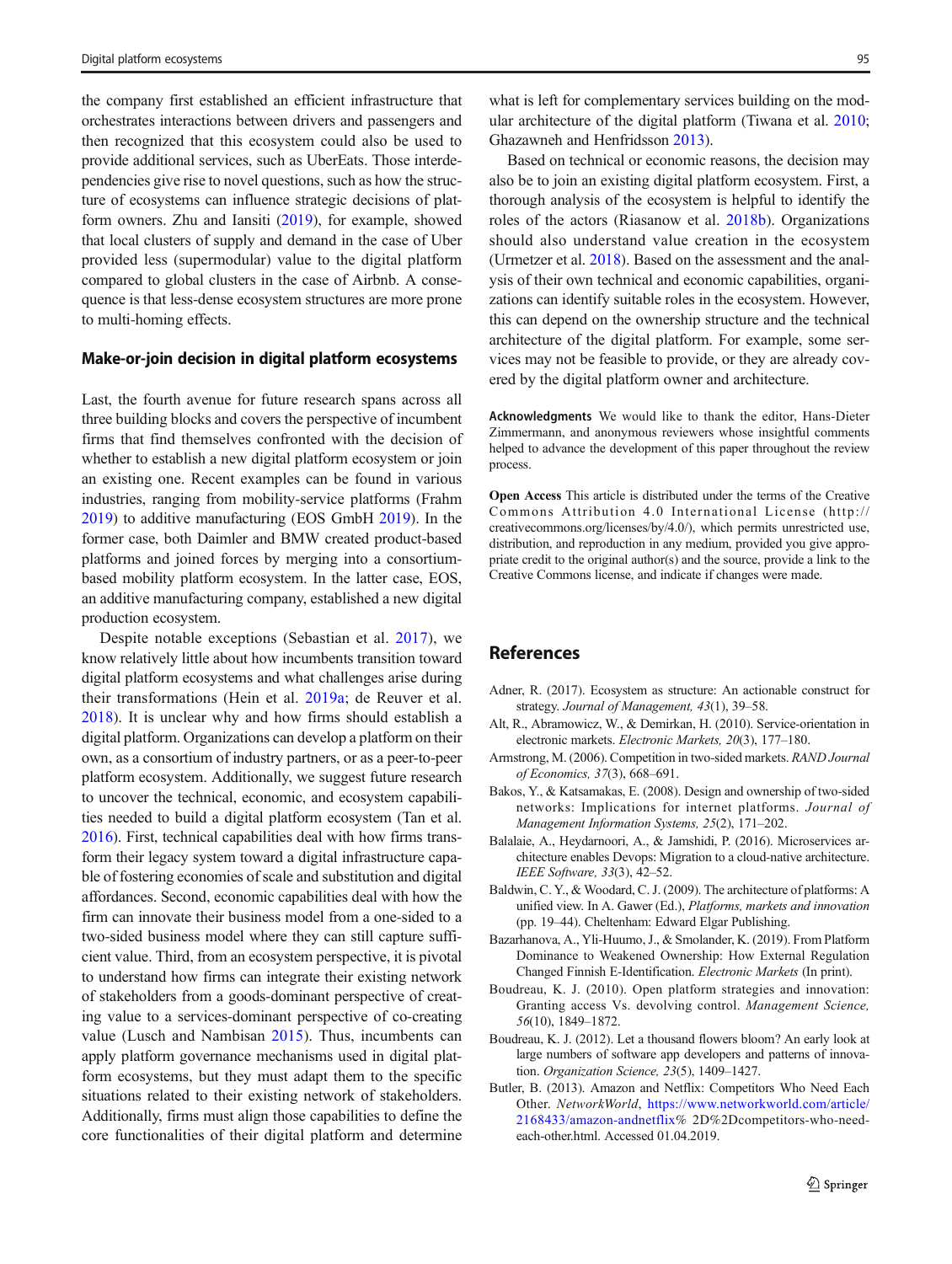- <span id="page-9-0"></span>Caillaud, B., & Jullien, B. (2003). Chicken & egg: Competition among intermediation service providers. RAND Journal of Economics, 34(2), 309–328.
- Cennamo, C., & Santalo, J. (2013). Platform competition: Strategic tradeoffs in platform markets. Strategic Management Journal, 34(11), 1331–1350.
- Chen, W., Wei, X., & Zhu, K. X. (2018). Engaging voluntary contributions in online communities: A hidden Markov model. [Management](https://www.nytimes.com/2019/05/08/technology/uber-strike.html) [Information Systems Quarterly, 42](https://www.nytimes.com/2019/05/08/technology/uber-strike.html)(1), 83–100.
- Conger, K., Xu, V. X., & Wichter, Z. (2019). Uber Drivers' Day of Strikes Circles the Globe before the Company's I.P.O. The New York Times, https://www.nytimes.com/2019/05/08/technology/uber-strike.html . Accessed 01.06.2019. Times, https://www.nytimes.com/2019/05/ 08/technology/u[ber-strike.html. Accessed 01.06.2019.](https://techcrunch.com/2017/06/27/facebook-2-billion-users/)
- Con[stantinides,](https://techcrunch.com/2017/06/27/facebook-2-billion-users/) P., Henfridsson, O., & Parker, G. G. (2018). Introduction—Platforms and infrastructures in the digit[al age.](https://www.lifewire.com/ios-versions-4147730) [Information Systems Research, 29](https://www.lifewire.com/ios-versions-4147730)(2), 381–400.
- Constine, J. (2017). Facebook Now Has 2 Billion Monthly Users… and Responsibility. https://techcrunch.com/2017/06/27/facebook-2 billion-users/. Accessed 01.12.2017.
- Costello, S. (2019). The History of Ios, from Version 1.0 to 12.0. Lifewire, https://www.lifewire.com/ios-versions-4147730. Accessed 20.05. 2019.
- Dan[neels, E. \(2003\). Tight](https://www.businessofapps.com/data/uber-statistics/)–loose coupling with customers: The [enactment](https://www.businessofapps.com/data/uber-statistics/) [of](https://www.businessofapps.com/data/uber-statistics/) customer orientation. Strategic Management Journal, 24(6), 559–576.
- de Reuver, M., Sørensen, C., & Basole, R. C. (2018). The digital platform: A research agenda. Journal of Information Technology, 23(2), 124–135.
- Dogtiev, A. (2017). Uber Revenue and Usage Statistics 2017. Business of Apps, https://www.businessofapps.com/data/uber-statistics/. Accessed 01.12.2017.
- Dokko, G., Kane, A. A., & Tortoriello, M. (2014). One of us or one of my friends: How social identity and tie strength shape the creative Generativity of boundary-spanning ties. Organization Studies, 35(5), 703–726.
- Eaton, B., Elaluf-Calderwood, S., Sørensen, C., & Yoo, Y. (2015). Distributed tuning of boundary resources: The case of Apple's Ios service system. MIS Quarterly, 39(1), 217-243.
- Ebert, C., Gallardo, G., Hernantes, J.[, & Serrano, N. \(2016\). Devops.](https://www.eos.info/30-years-of-eos-84f2244fcd6652e5) IEEE Software, 33(3), 94–100.
- Eise[nmann,](https://www.eos.info/30-years-of-eos-84f2244fcd6652e5) [T.](https://www.eos.info/30-years-of-eos-84f2244fcd6652e5) [R.,](https://www.eos.info/30-years-of-eos-84f2244fcd6652e5) [Parker,](https://www.eos.info/30-years-of-eos-84f2244fcd6652e5) [G](https://www.eos.info/30-years-of-eos-84f2244fcd6652e5)., & Van Alstyne, M. (2009). Opening platforms: How, when and why? In A. Gawer (Ed.), Platforms, markets and innovation (pp. 131–162). Cheltenham: Edward Elgar.
- Eisenmann, T. R., Parker, G., & Van Alstyne, M. (2011). Platform envelopment. Strategic Management Journal, 32(12), 1270–1285.
- EOS GmbH (2019). 30 Years of Eos. EOS GmbH, https://www.eos.info/ 30-years-of-eos-84f2244fcd6652e5. Accessed 01.05.2019.
- Evans, D. S. (2012). Governing bad behavior by users of multi-sided platforms. Berkeley Technology Law Journal, 2(27), 1201–1250.
- Farrell, J., & Saloner, G. (1985). Standardization, compatibility, and innovation. The Rand Journal of Economics, 16(1), 70–83.
- Foerderer, J., Kude, T., Schuetz, S., & Heinzl, A. (2014). Control Versus Generativity: A Complex Adaptive Systems Perspective on Platforms. In Proceedings of the International Confere[nce on](https://www.spiegel.de/auto/aktuell/carsharing-daimler-und-bww-legen-car2go-und-drive-now-zusammen-a-1200573.html) Information Systems[. New Zealand: Auckland.](https://www.spiegel.de/auto/aktuell/carsharing-daimler-und-bww-legen-car2go-und-drive-now-zusammen-a-1200573.html)
- Foer[derer, J., Kude, T., Schuetz, S. W., & Heinzl, A. \(201](https://www.spiegel.de/auto/aktuell/carsharing-daimler-und-bww-legen-car2go-und-drive-now-zusammen-a-1200573.html)9). Knowledge boundaries in Enterprise software platform development: Antecedents and consequences for platform governance. Information Systems Journal, 29(1), 119–144.
- Frahm, C. (2019). Was Man Zur Carsharing-Fusion Wissen Muss. Spiegel Online, https://www.spiegel.de/auto/aktuell/carsharingdaimler-und-bww-legencar2go-und-drive-now-zusammen-a-1200573.html. Accessed 01.50.2019.
- Garud, R., & Kumaraswamy, A. (1993). Changing competitive dynamics in network industries: An exploration of sun Microsystems' open systems strategy. Strategic Management Journal, 14(5), 351–369.
- Garud, R., & Kumaraswamy, A. (1995). Technological and organizational designs for realizing economies of substitution. Strategic Management Journal, 16(1), 93–109.
- Gawer, A. (2014). Bridging differing perspectives on technological platforms: Toward an integrative framework. Research Policy, 43(7), 1239–1249.
- Gawer, A., & Cusumano, M. A. (2002). Platform Leadership: How Intel, Microsoft, and Cisco Drive Industry Innovation (Vol. 5): Harvard Business School Press Boston, MA.
- Gawer, A., & Cusumano, M. A. (2014). Industry platforms and ecosystem innovation. Journal of Product Innovation Management, 31(3), 417–433.
- Ghazawneh, A., & Henfridsson, O. (2013). [Balancing](http://www.businessinsider.de/airbnb-total-worldwide-listings-2017-8?r=US&IR=T) [platform](http://www.businessinsider.de/airbnb-total-worldwide-listings-2017-8?r=US&IR=T) [control](http://www.businessinsider.de/airbnb-total-worldwide-listings-2017-8?r=US&IR=T) [and](http://www.businessinsider.de/airbnb-total-worldwide-listings-2017-8?r=US&IR=T) [external](http://www.businessinsider.de/airbnb-total-worldwide-listings-2017-8?r=US&IR=T) [contribution](http://www.businessinsider.de/airbnb-total-worldwide-listings-2017-8?r=US&IR=T) [in](http://www.businessinsider.de/airbnb-total-worldwide-listings-2017-8?r=US&IR=T) [third-party](http://www.businessinsider.de/airbnb-total-worldwide-listings-2017-8?r=US&IR=T) [development:](http://www.businessinsider.de/airbnb-total-worldwide-listings-2017-8?r=US&IR=T) [The](http://www.businessinsider.de/airbnb-total-worldwide-listings-2017-8?r=US&IR=T) boundary resources model. Information Systems Journal, 23(2), 173–192.
- Hagiu, A. (2006). Pricing and commitment by two-sided platforms. The Rand Journal of Economics, 37(3), 720–737.
- Hartmans, A. (2017). Airbnb Now Has More Listings Worldwide Than the Top Five Hotel Brands Combined. Business Insider, http://www. businessinsider.de/airbnb-total-worldwide-listings-2017-8?r= US&IR=T. Accessed 01.12.2017.
- Hein, A., Schreieck, M., Wiesche, M., Böhm, M., & Krcmar, H. (2019a). The Emergence of Native Multi-Sided Platforms and Their Influence on Incumbents. Electronic Markets, (In print), 1-17.
- Hein, A., Schreieck, M., Wiesche, M., & Krcmar, H. (2016) Multiple-Case Analysis on Governance Mechanisms of Multi-Sided Platforms. In Proceedings of the Multikonferenz Wirtschaftsinformatik, Ilmenau, Germany, (pp. 9-11).
- Hein, A., Weking, J., Schreieck, M., Wiesche, M., Böhm, M., & Krcmar, H. (2019b). Value Co-Creation Practices in Business-to-Business Platform Ecosystems. Electronic Markets, 29(3), 503–518.
- Helfat, C. E., & Hall, T. (2018). Dynamic and integrative capabilities for profiting from innovation in digital platform-based ecosystems. Research Policy, 47(8), 1391–1399.
- Henfridsson, O., & Bygstad, B. (2013). The generative mechanisms of digital infrastructure evolution. MIS Quarterly, 37(3), 907–931.
- Iacobucci, E., & Ducci, F. (2019). The Google search case in Europe: Tying and the single monopoly profit theorem in two-sided markets. European Journal of Law and Economics, 47(1), 15–42.
- Iansiti, M., & Levien, R. (2004). Strategy as ecology. Harvard Business Review, 82(3), 68–81.
- Jacobides, M. G., Cennamo, C., & Gawer, A. (2018). Towards a theory of ecosystems. Strategic Management Journal, 39(8), 2255–2276.
- Jiang, Y., Ho, Y.-C., Yan, X., & Tan, Y. (2018). Investor platform choice: Herding, platform attributes, and regulations. Journal of Management Information Systems, 35(1), 86–116.
- Kapoor, R. (2018). Ecosystems: Broadening the locus of value creation. Journal of Organization Design, 7(1), 12.
- Kapoor, R., & Agarwal, S. (2017). Sustaining superior performance in business ecosystems: Evidence from application software developers in the Ios and android smartphone ecosystems. Organization Science, 28(3), 531–551.
- Karhu, K., Gustafsson, R., & Lyytinen, K. (2018). Exploiting and defending open digital platforms with boundary resources: Android's five platform forks. Information Systems Research, 29(2), 479–497.
- Katz, M. L., & Shapiro, C. (1986). Technology adoption in the presence of network externalities. Journal of Political Economy, 94(4), 822–841.
- Katz, M. L., & Shapiro, C. (1994). Systems competition and n[etwork](https://district0x.io/docs/district0x-whitepaper.pdf) effects. [Journal of Economic Perspective](https://district0x.io/docs/district0x-whitepaper.pdf)s, 8(2), 93–115.
- Koh, T. K., & Fichman, M. (2014). Multi-homing users' preferences for two-sided exchange networks. Management Information Systems Quarterly, 38(4), 977–996.
- Lee, R. S. (2013). Vertical integration and exclusivity in platform and twosided markets. American Economic Review, 103(7), 2960–3000.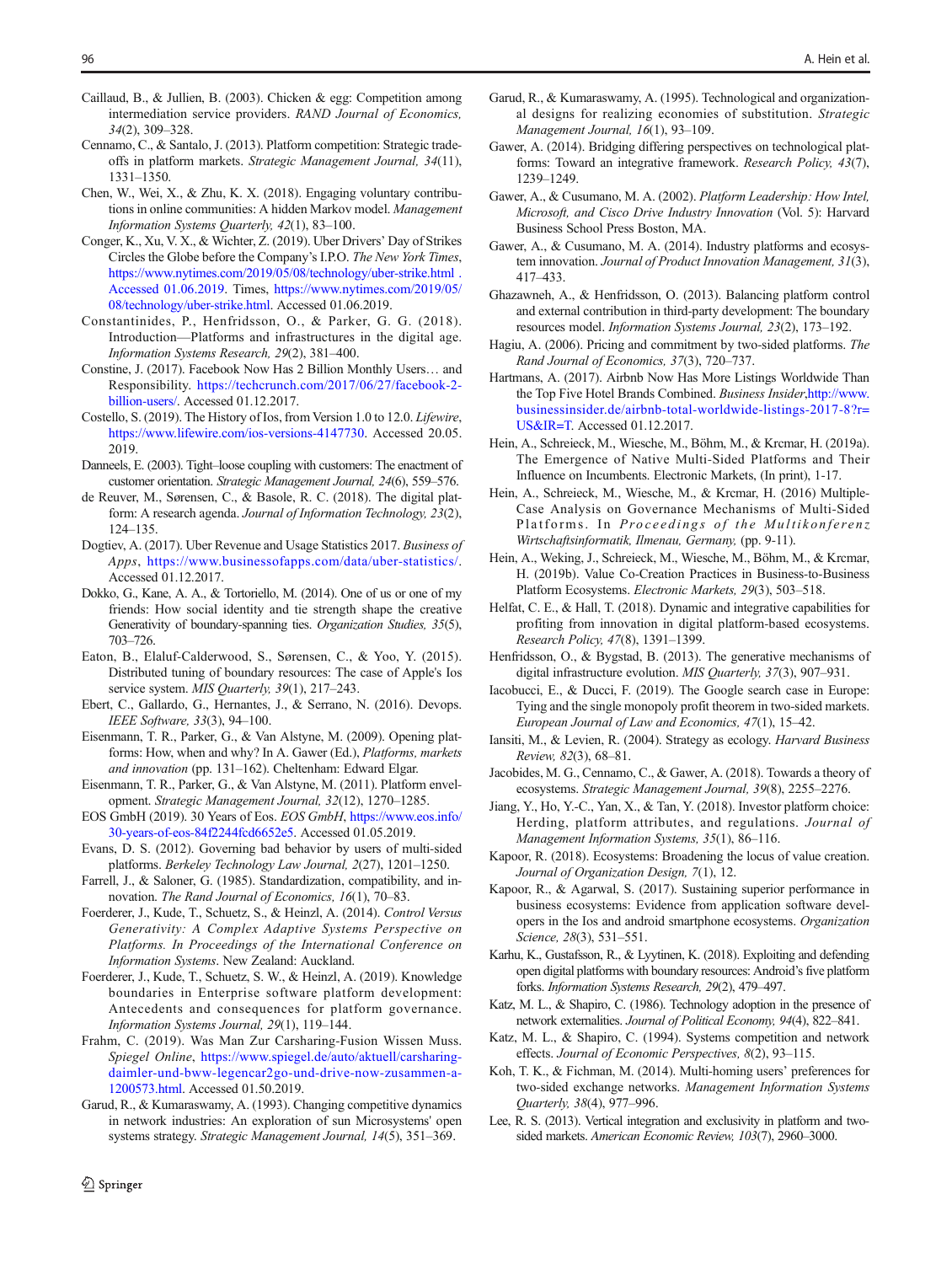- <span id="page-10-0"></span>Lestan, M., Urgo, J., & Khoriaty, A. (2017). District0x Network - a Cooperative of Decentralized Marketplaces and Communities. https:// district0x.io/docs/district0x-whitepaper.pdf. Accessed 01.02.2018.
- Lucas, H. C., & Goh, J. M. (2009). Disruptive technology: How Kodak missed the digital photography revolution. The Journal of Strategic Information Systems, 18(1), 46–55.
- Lusch, R. F., & Nambisan, S. (2015). Service innovation: A servicedominant logic perspective. MIS Quarterly, 39(1), 155-175.
- Majchrzak, A., & Markus, M. L. (2013). Technology affordances and constraints in management information systems (Mis). In E. Kessler (Ed.), Encyclopedia of management theory (Vol. 1, p. 832). Thousand Oaks: SAGE Publications.
- McIntyre, D. P., & Srinivasan, A. (2017). Networks, platforms, and strategy: Emerging views and next steps. Strategic Management Journal, 38(1), 141–160.
- Moore, J. F. (1993). Predators and prey: A new ecology of competition. Harvard Business Review, 71(3), 75–83.
- Nambisan, S., Wright, M., & Feldman, M. (2019). The digital transformation of innovation and entrepreneurship: Progress, challenges and key themes. Research Policy, 48(8), 1–9.
- Oh, J., Koh, B., & Raghunathan, S. (2015). Value appropriation between the platform provider and app developers in Mobile platform mediated networks. Journal of Information Technology, 30(3), 245–259.
- Ondrus, J., Gannamaneni, A., & Lyytinen, K. (2015). The impact of openness on the market potential of multi-sided platforms: A case study of Mobile payment platforms. Journal of Information Technology, 30(3), 260–275.
- Orton, J. D., & Weick, K. E. (1990). Loosely coupled systems: A reconceptualization. Academy of Management Review, 15(2), 203–223.
- Parker, G., & Van Alstyne, M. (2017). Innovation, openness, and platform control. Management Science, 64(7), 3015–3032.
- Parker, G., Van Alstyne, M., & Jiang, X. (2017). Platform ecosystems: How developers invert the firm. MIS Quarterly, 41(1), 255–266.
- Riasanow, T., Burckhardt, F., Soto Setzke, D., Böhm, M., & Krcmar, H. (2018a) The Generic Blockchain Ecosystem and Its Strategic Implications. In Proceedings of the Americas Conference of Information Systems, New Orleans, LA, United States.
- Riasanow, T., Flötgen, R. J., Soto Setzke, D., Böhm, M., & Krcmar, H. (2018b) The Generic Ecosystem and Innovation Patterns of the Digital Transformation in the Financial Industry. In Proceedings of the Pacific Asian Conference on Information Systems, Yokohama, Japan.
- Riet[veld, J., Schilling, M. A., & Bellavitis, C. \(](https://www.sap.com/germany/partner/become.html)2016) Reload and Relaunch: Value Creation and Value Capture in Platform-Based Markets. In Proceedings of the Academy of Management [Annual](https://discover.sap.com/best-run/en-us/customer-erp/index.html) [Meeting, Anaheim, California.](https://discover.sap.com/best-run/en-us/customer-erp/index.html)
- Rochet, J.-C., & Tirole, J. (2003). Platform competition in two-sided markets. Journal of the European Economic Association, 1(4), 990–1029.
- SAP Partner Edge (2017). Geschäftschancen als Sap Partner. SAP SE, https://www.sap.com/germany/partner/become.html. Accessed 26. 03.2017.
- SAP SE (2018). Transforming Elephant and Rhino Conservation. https:// discover.sap.com/best-run/en-us/customer-erp/index.html. Accessed 10 Mar 2019.
- Satariano, A. Zhong, R., & Wakabayashiand D. (2019) U.S. Tech Suppliers, Including Google, Restrict Dealings With Huawei After Trump Order, The New York Times, https://www.nytimes.com/ 2019/05/20/technology/google-android-huawei.html.
- Schilling, M. A. (2002). Technology success and failure in winner-takeall markets: The impact of learning orientation, timing, and network externalities. Academy of Management Journal, 45(2), 387–398.
- Schmalensee, R. (2000). Antitrust issues in Schumpeterian industries. American Economic Review, 90(2), 192–196.
- Schreieck, M., Wiesche, M., Kude, T., & Krcmar, H. (2019) Shifting to the Cloud – How Sap's Partners Cope with the Change. In

Proceedings of the Hawaii International Conference on System Sciences, Maui, Hawaii, USA.

- Sebastian, I. M., Ross, J. W., Beath, C., Mocker, M., Moloney, K. G., & Fonstad, N. O. (2017). How Big Old Companies Navigate Digital Transformation. MIS Quarterly Executive, 16(3).
- Selander, L., Henfridsson, O., & Svahn, F. (2013). Capability search and redeem across digital ecosystems. Journal of Information Technology, 28(3), 183–197.
- Song, P., Xue, L., Rai, A., & Zhang, C. (2018). The ecosystem of software platform: A study of asymmetric cross-side network effects and platform governance. MIS Quarterly, 42(1), 121-142.
- Steensma, H. K., & Corley, K. G. (2000). On the performance of technology-sourcing partnerships: The interaction between partner interdependence and technology attributes. Academy of Management Journal, 43(6), 1045–1067.
- Tan, T. C. F., Tan, B., & Pan, S. L. (2016). Developing a leading digital multi-sided platform: Examining it affordances and competitive actions in Alibaba. Communication of the AIS, 38(1), 739–760.
- Teece, D. J. (1986). Profiting from technological innovation: Implications for integration, collaboration, licensing and public policy. Research Policy, 15(6), 285–305.
- Teece, D. J. (2018). Profiting from Innovation in the Digital Economy: Enabling Technologies, Standards, and Licensing Models in the Wireless World. Research Policy, 47(8).
- Thies, F., Wessel, M., & Benlian, A. (2016). Effects of social interaction dynamics on platforms. Journal of Management Information Systems, 33(3), 843–873.
- Thomas, L. D. W., Autio, E., & Gann, D. M. (2014). Architectural leverage: Putting platforms in context. Academy of Management Perspectives, 28(2), 198–219.
- Tilson, D., Lyytinen, K., & Sørensen, C. (2010). Research commentary— Digital infrastructures: The missing is research agenda. Information Systems Research, 21(4), 748–759.
- Tiwana, A. (2014). Platform ecosystems: Aligning architecture, governance, and strategy. Burlington: Morgan Kaufmann.
- Tiwana, A. (2015). Evolutionary competition in platform ecosystems. Information Systems Research, 18(1), 7047–7047.
- Tiwana, A. (2018). Platform synergy: Architectural origins and competitive consequences. Information Systems Research, 29(4), 829–848.
- Tiwana, A., Konsynski, B., & Bush, A. A. (2010). Platform evolution: Coevolution of platform architecture, governance, and environmental dynamics. Information Systems Research, 21(4), 675–687.
- U.S. Tech Suppliers, Including Google, Restrict Dealings with Huawei after Trump Order. (2019), The New York Times.
- Urmetzer, F., Gill, A., & Reed, N. (2018) Using Business Ecosystems Mapping to Generate New Competitive Value Propositions. In CIE 48, Auckland, NZ.
- Wheelwright, S. C., & Clark, K. B. (1992). Revolutionizing product development: Quantum leaps in speed, efficiency, and quality. New York: Simon and Schuster.
- Wiedemann, A., Forsgren, N., Wiesche, M., Gewald, H., & Krcmar, H. (2019). The DevOps phenomenon. Communications of the ACM, 62(8), 44–49.
- Xie, K., Liu, Z., Chen, L., Zhang, W., Liu, S., & Chaudhry, S. S. (2018). Success factors and complex dynamics of Crowdfunding: An empirical research on Taobao platform in China. Electronic Markets, 29(2), 187–199.
- Ye, H., & Kankanhalli, A. (2018). User service innovation on Mobile phone platforms: Investigating impacts of Lead Userness, toolkit support, and design autonomy. MIS Quarterly, 42(1), 165-187.
- Yoo, Y., Boland, R. J., Lyytinen, K., & Majchrzak, A. (2012). Organizing for innovation in the digitized world. Organization Science, 23(5), 1398–1408.
- Yoo, Y., Henfridsson, O., & Lyytinen, K. (2010). Research commentary—The new organizing logic of digital innovation: An